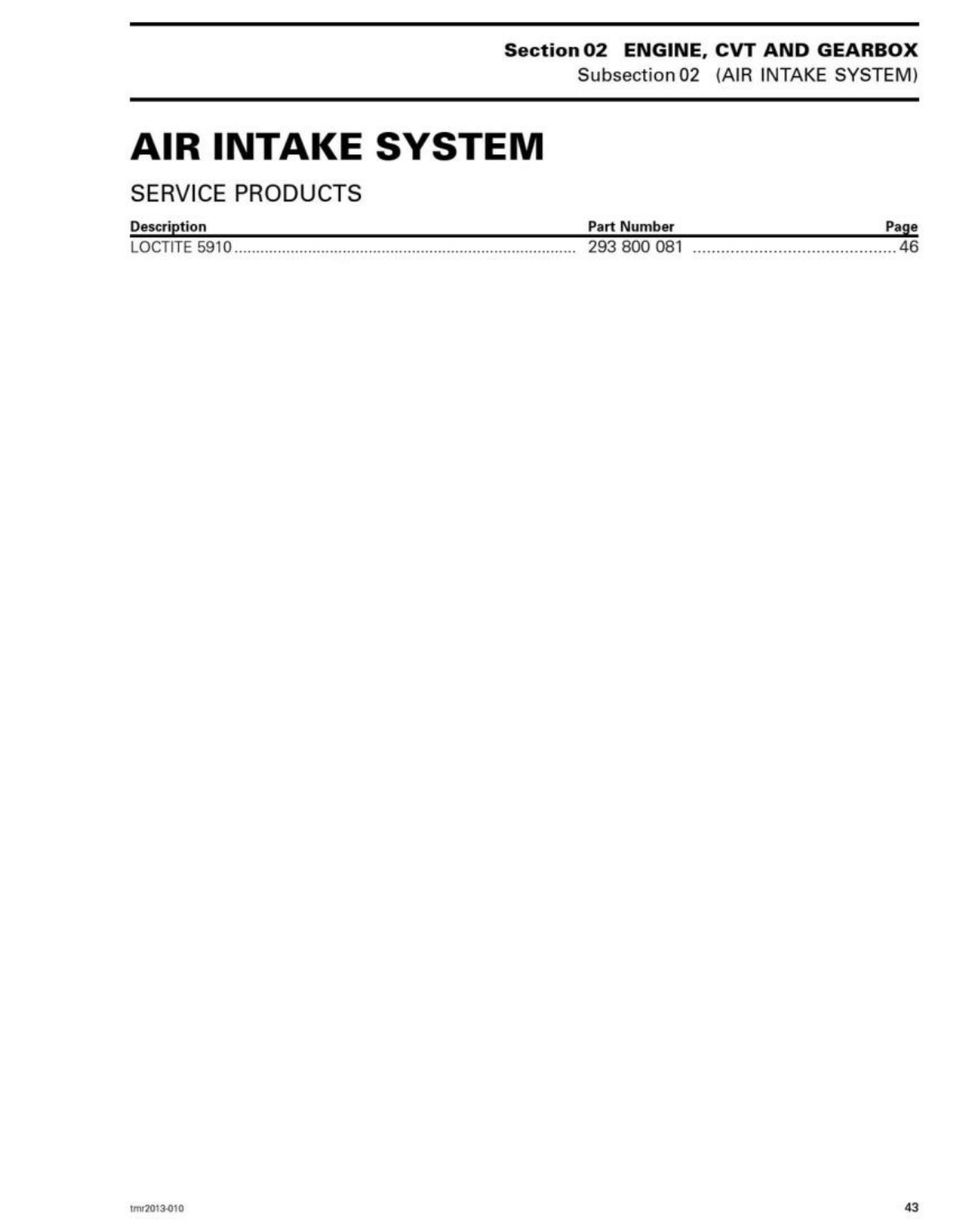# Section 02 ENGINE, CVT AND GEARBOX Section 02 ENGINE, CVT AND GEARBO<br>Subsection 02 (AIR INTAKE SYSTEM) Section 02 ENGINE, CVT AND GEARBO<br>Subsection 02 (AIR INTAKE SYSTEM)<br>AIR FILTER HOUSING

Subsection02 (AIR INTAKE SYSTEM)

### AIR FILTER HOUSING

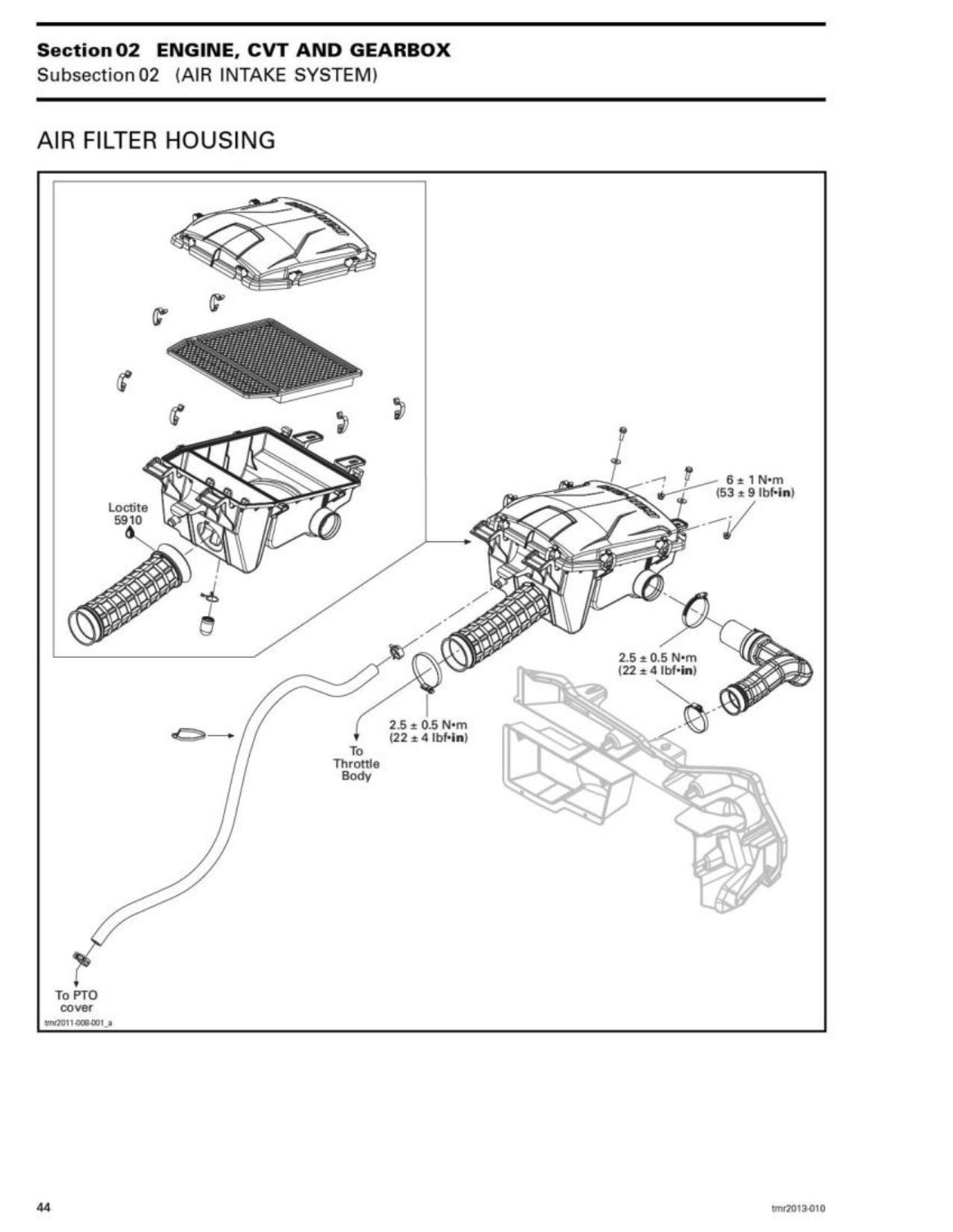## Section 02 ENGINE, CVT AND GEARBOX tion 02 ENGINE, C<br>Subsection 02 (A

Subsection02 (AIR INTAKE SYSTEM)

### GENERAL

**NOTICE** Never modify the air intake system. Otherwise, engine performance degradation or damage can occur. The engine is calibrated to operate specifically with these components. **NOTER NEW NOTER SERVICES**<br>
NOTER Never modif<br>
otherwise, engine per<br>
to operate specifically v<br> **PROCEDURES**<br>
AIR FILTER<br>
For air filter servicing, retrangency of the SERVICE<br>
AIR FILTER HOUS<br>
AIR FILTER HOUS<br>
AIR FILTER

<u> 1989 - Johann Harry Harry Harry Harry Harry Harry Harry Harry Harry Harry Harry Harry Harry Harry Harry Harry</u>

### PROCEDURES

### AIR FILTER

For air filter servicing, refer to PERIODIC MAIN-TENANCE PROCEDURES subsection.

### AIR FILTER HOUSING

### Air Filter Housing Removal

- 1. Remove the following parts:
	- 1.1 Service cover



1. Service cover

1.2 RH inner panel.



 FROM INSIDE OF COCKPIT — PASSENGER SIDE 1. RH inner panel

2. Remove retaining bolts of air filter housing.



3. Disconnect air inlet hose from the LH side of air filter housing. se from<br>
T



1. Air inlet hose

4. Disconnect intake adapter from throttle body.



**FROM INSIDE OF COCKPIT - PASSENGER SIDE** 1. Intake adapter

- 2. Throttle body
- 5. Disconnect vent hose from the rear of air filter housing.